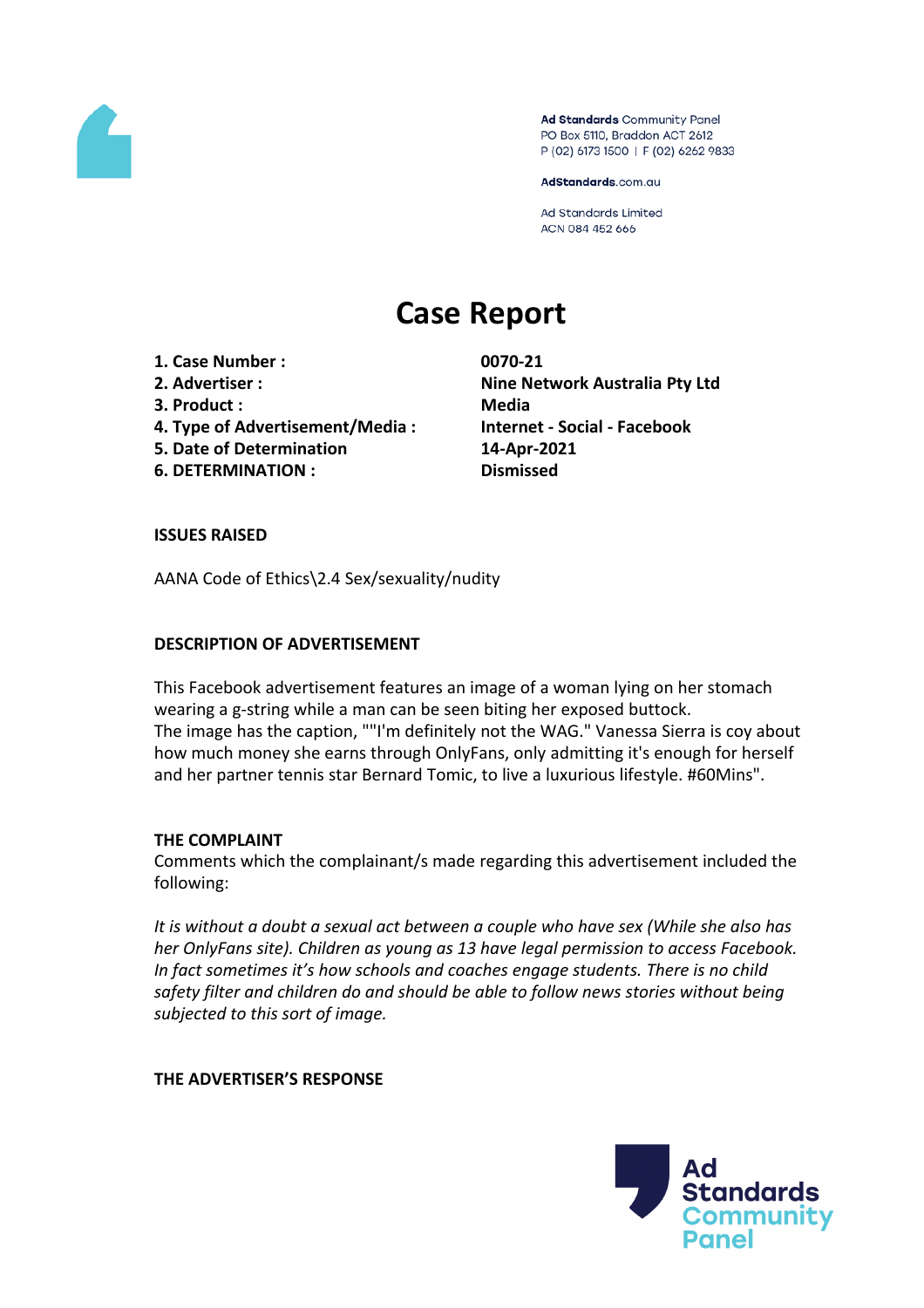

Comments which the advertiser made in response to the complainant/s regarding this advertisement include the following:

*We write on behalf of Nine Network Australia Pty Ltd (Nine) regarding your correspondence dated 16 March 2021 in relation to a Facebook post on the 60 Minutes Facebook page (the Post). You have asked Nine to address whether the Post complied with the requirements under Section 2 of the Advertiser Code of Ethics (the Code).*

*Nine takes extremely seriously its compliance with all relevant broadcasting and advertising codes, and the need to inform the public about matters of public interest.*

*Compliance with Section 2 of the Code*

*While the focus of this investigation appears to be compliance with section 2.4 (sex, sexuality, nudity), we note your request to address compliance with the entirety of section 2. Having reviewed the Post, Nine has not identified any material which would constitute:*

- *• discriminatory or vilifying material;*
- *• employment of sexual appeal where images of minors are used;*

*• employment of sexual appeal in a manner which is exploitative or degrading of an individualor group of people (noting that Sierra had created the image herself for the purpose of publication and neither she, nor Tomic, were being degraded or exploited in any way);*

- *• portrayals of violence;*
- *• strong or obscene language;*
- *• material contrary to Prevailing Community Standards on health and safety; and*
- *• material that was not clearly distinguishable as advertising.*

*Accordingly, Nine does not consider the Post raises any issues concerning sections 2.1, 2.2, 2.3, 2.5, 2.6, or 2.7 of the Code.*

## *Specific Compliance with Section 2.4 of the Code*

*With respect to section 2.4, the Code states 'Advertising shall treat sex, sexuality and nudity with sensitivity to the relevant audience'.* 

## *Relevant Audience & Context*

*On the issue of the 'relevant audience', the Post was published on the Facebook page for the 60 Minute program. Accordingly, the likely audience of the Post would be persons who were viewers of the 60 Minutes television program who had, in turn, subscribed to the Facebook page.*

*Nine notes that under the Commercial Television Industry Code of Practice 2015 (the TV Code), current affairs programs are exempt from classification (see clause 2.3.3). Further, unlike other television programs, the TV Code allows news and current affairs programs to be scheduled at any time during the broadcast day provided that broadcasters exercise care in selecting material for broadcast, having particular*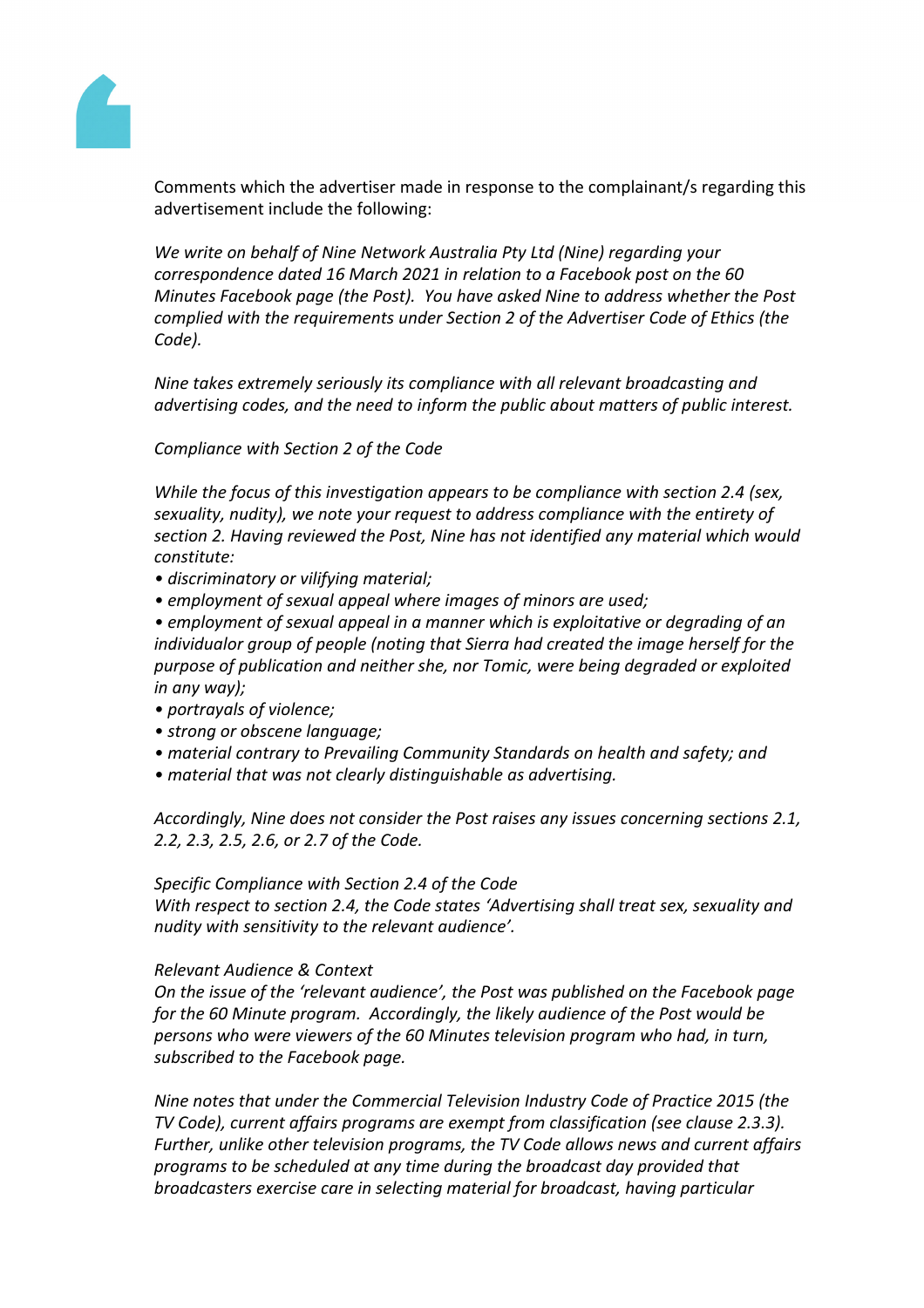

*regard to the likely audience of the program and any identifiable public interest reason for presenting the selected material. In this, the TV Code recognises that news and current affairs content, is, by its very nature, directed at an adult audience.* 

*In line with the approach in the TV Code, Nine would submit the relevant audience for the purpose of content on the 60 Minutes Facebook page would be an adult audience, and thus the sensitivities of an adult audience would be relevant for the purpose of assessing the Post's compliance with section 2.4 of the Code.*

*Additionally, it is also important to consider the context of the subject matter being reported on. As a current affairs program, 60 Minutes keeps the public informed about developments in current affairs and matters of public interest – a role that it takes extremely seriously. Fulfilling this function can at times involve important reporting on and discussion about issues which inherently involve adultoriented material, as in this instance.*

*While the subject matter of the report being referred to in the Post did involve discussion of some sexual themes, this material was presented in the context of a report into the public interest issue of the increasing use of pay-per-view adult websites. Importantly, neither the 60 Minutes report, nor the Post were promotions for these websites, but rather served to inform the public about an upcoming report into the various public interest issues surrounding these websites.*

## *Sensitivity in respect of Sex, Sexuality and Nudity*

*Viewing the Post within the context articulated above, it is also important to note that clause 2.4 of the Code does not operate as a blanket prohibition on content which may involve sex, sexuality and/or nudity, but rather it requires that 'sensitivity' be exercised in relation to same having regard to the likely adult audience of the Post. Nine makes the following observations in this regard.*

*The Post did not depict any full-frontal or graphic nudity. There was also no depiction of sexual intercourse or graphic 'sexual activity'. Indeed, having regard to the subject matter being reported on, Nine submits it did exercise care and sensitivity in the material which was included in the Post such that it would be considered restrained or of low impact overall to a likely adult audience. Relevantly, Nine notes that the image in the Post clearly depicted Sierra wearing visible black underwear and a strap over her left shoulder indicating she was also wearing presumably some form of bra or bikini. The posing and activity in the image was also of low impact as it did not involve any inappropriate nudity or close-up graphic depiction of sexual activity (eg. no depiction of male or female genitalia, breasts, or sexual acts involving same).*

*The limited and restrained 'sexual' content included in the Post was further contextualised by the fact it made clear the 60 Minutes report would involve an examination of the spectrum of views about adult websites, most plainly evidenced in the reference to Sierra's opinion that they were financially lucrative, juxtaposed with the tagline that use of these websites 'has a dark side too'. As such, Nine submits the*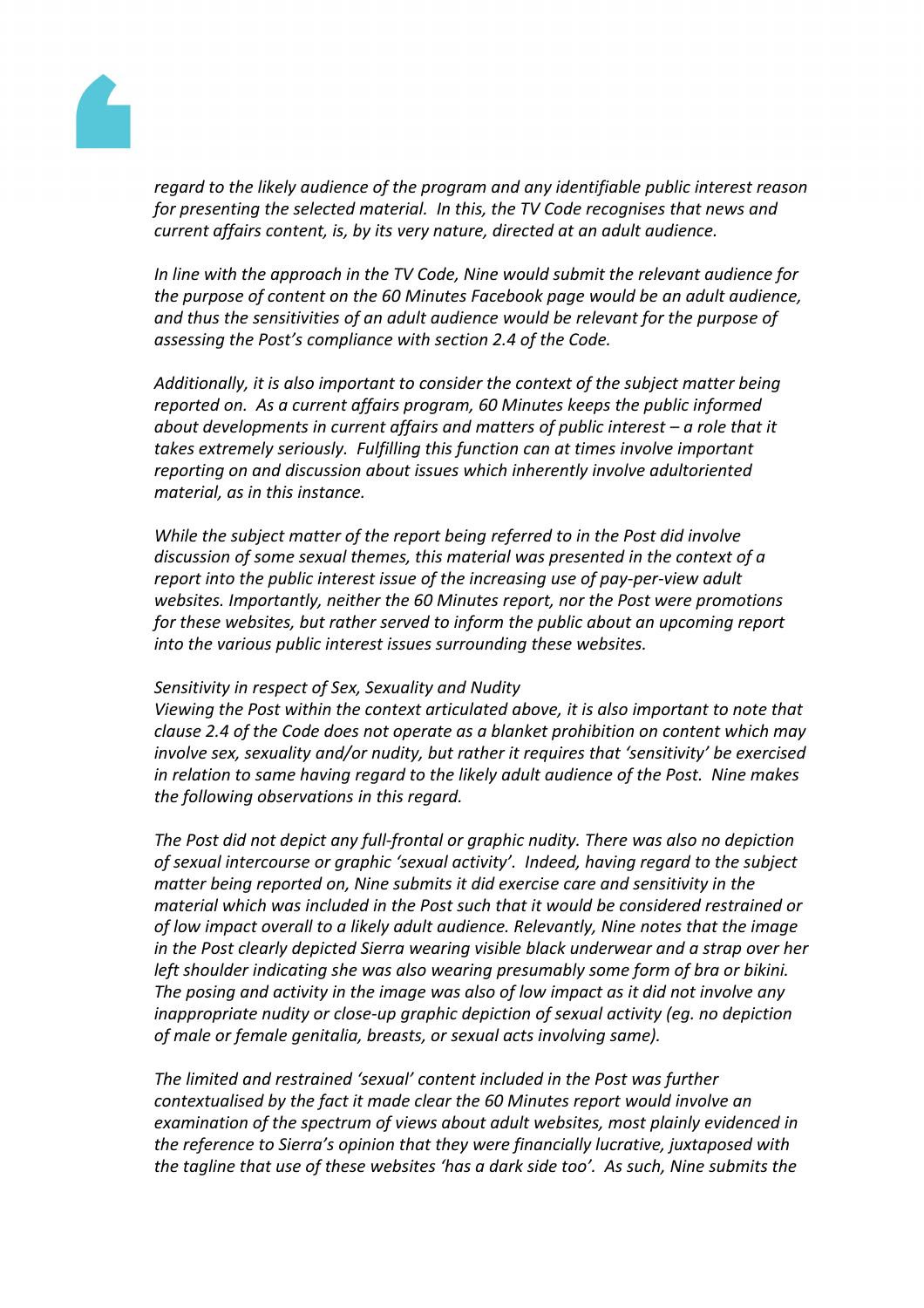

*Post was not glorifying 'sexual' content, but rather simply informing viewers that the report*

*would be exploring the important public interest issues raised by such websites. Having regard to the considerations identified above, Nine considers that sensitivity was indeed exercised in relation to the material contained in the Post and the material which was included was consistent with the obligations under with section 2.4 noting the likely adult audience. Nine therefore submits there has been no breach of section 2.4 in this instance.* 

*We confirm that the relevant image contained in the Post was sourced from Instagram and is still currently available on that platform (see attached). Accordingly, we note that this image would thereby be compliant with Instagram's terms of service – particularly with respect to nudity and adult-oriented material.*

# **THE DETERMINATION**

The Ad Standards Community Panel (the Panel) considered whether this advertisement breaches Section 2 of the AANA Code of Ethics (the Code).

The Panel noted the complainant's concern that the advertisement shows an image of a sex act between a couple which is inappropriate on a Facebook page for a news program which may be viewed by children.

The Panel viewed the advertisement and noted the advertiser's response.

# **Section 2.4: Advertising or Marketing Communications shall treat sex, sexuality and nudity with sensitivity to the relevant audience.**

The Panel noted the Practice Note for the Code states:

*"Overtly sexual images are not appropriate in outdoor advertising or shop front windows.*

*"Although not exhaustive, the following may be considered to be overtly sexual:*

*• Poses suggestive of sexual position: parting of legs, hand placed on or near genitals in a manner which draws attention to the region;*

*• People depicted in sheer lingerie or clothing where a large amount of buttocks, female breasts, pubic mound or genital regions can be seen; The use of paraphernalia such as whips and handcuffs, particularly in combination with images of people in lingerie, undressed or in poses suggestive of sexual position;*

*• Suggestive undressing, such as pulling down a bra strap or underpants; or*

*• Interaction between two or more people which is highly suggestive of sexualised activity.*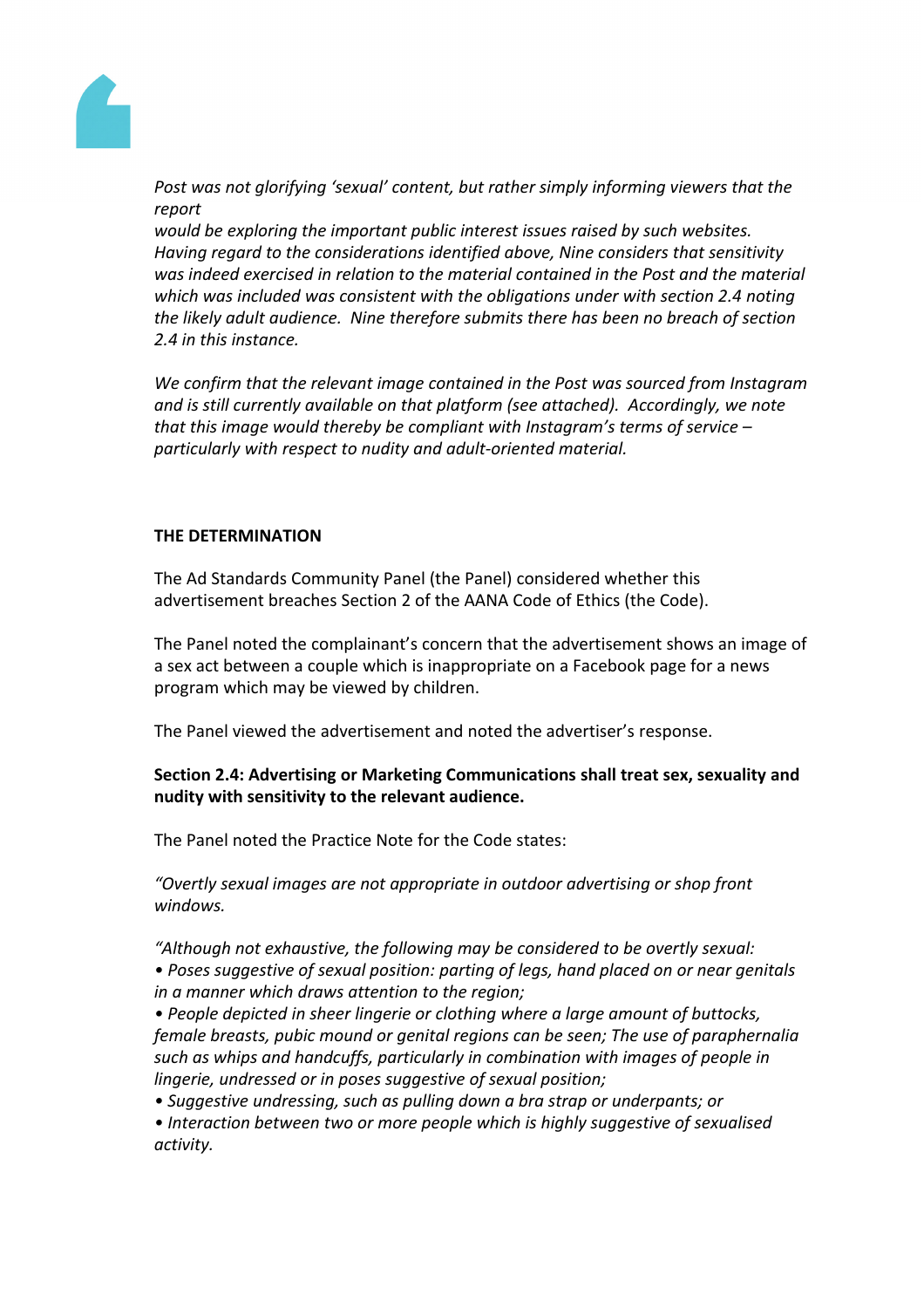

*"Discreet portrayal of nudity and sexuality in an appropriate context (eg advertisements for toiletries and underwear) is generally permitted but note the application of the relevant audience. More care should be taken in outdoor media than magazines, for example.*

*"Images of models in bikinis or underwear are permitted, however, unacceptable images could include those where a model is in a suggestively sexual pose, where underwear is being pulled up or down (by the model or another person), or where there is clear sexual innuendo from the ad (e.g. depicting women as sexual objects)."*

# **Does the advertisement contain sex?**

The Panel considered whether the advertisement contained sex. The Panel noted the definition of sex in the Practice Note is "sexual intercourse; person or persons engaged in sexually stimulating behaviour".

The Panel considered that the depiction of the man biting the woman's buttocks is suggestive of sexually stimulating behaviour and considered that the advertisement did contain sex.

# **Does the advertisement contain sexuality?**

The Panel noted the definition of sexuality in the Practice Note is "the capacity to experience and express sexual desire; the recognition or emphasis of sexual matters".

The Panel considered that the couple are partly dressed, in bed together and that the man is biting the woman's buttocks. The Panel considered that there was a sexual element to the advertisement.

# **Does the advertisement contain nudity?**

The Panel noted that the definition of nudity in the Practice Note is "the depiction of a person without clothing or covering; partial or suggested nudity may also be considered nudity".

The Panel noted that the woman in the advertisement in depicted in lingerie, though the coverage of that lingerie is unclear, and that the man is shirtless and it is unclear if he is wearing underpants. The Panel considered that this is a depiction of partial nudity.

# **Is the issue of sexuality treated with sensitivity to the relevant audience?**

The Panel noted that the definition of sensitivity in the Practice Note is "understanding and awareness to the needs and emotions of others".

The Panel considered that the requirement to consider whether sexual suggestion is 'sensitive to the relevant audience' requires them to consider who the relevant